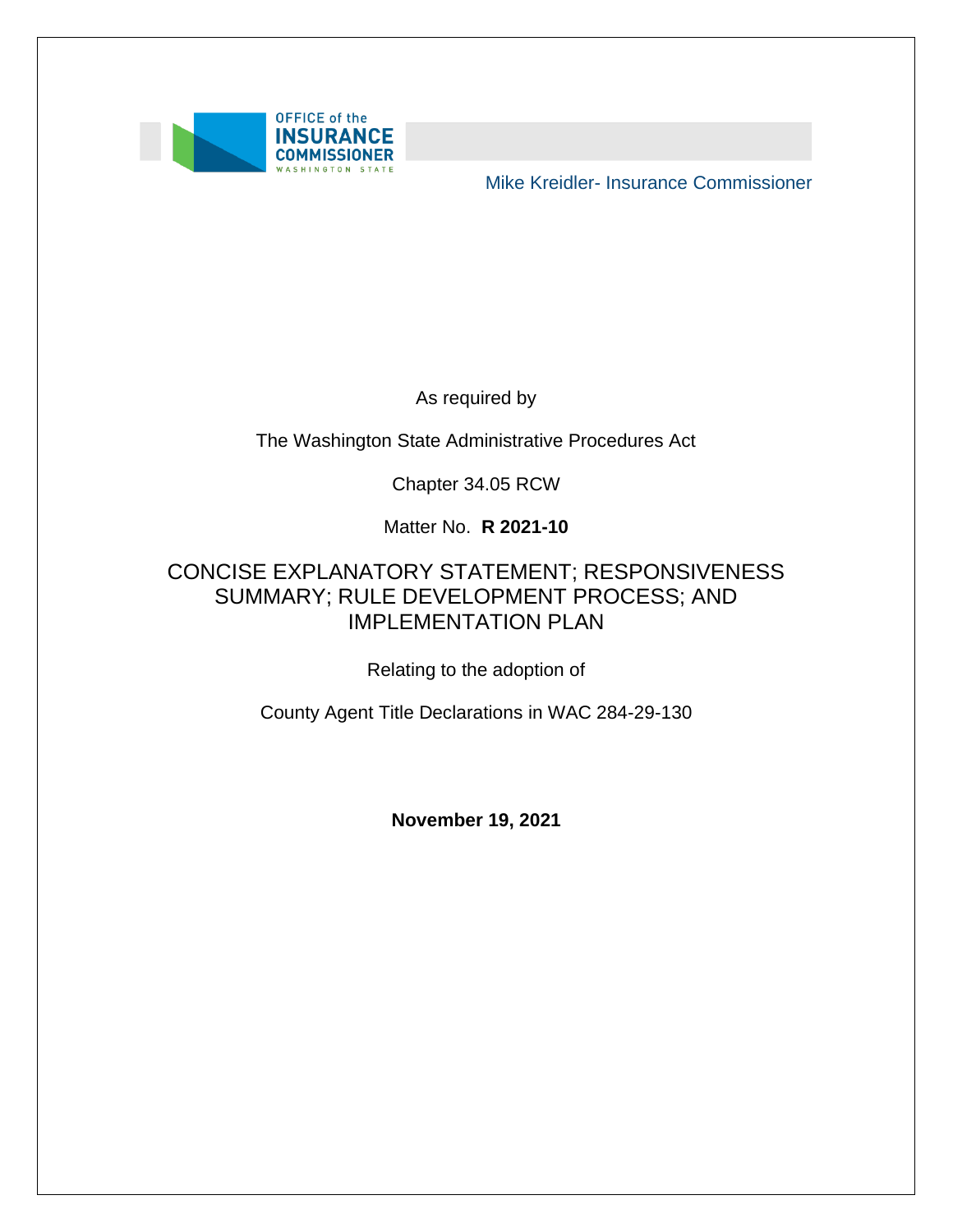### TABLE OF CONTENTS

| Section 1  | Introduction                                | pg. 3  |
|------------|---------------------------------------------|--------|
| Section 2  | Reasons for adopting the rule               | pg. 3  |
| Section 3  | Rule development process                    | pg. 4  |
| Section 4  | Differences between proposed and final rule | pg. 5  |
| Section 5  | Responsiveness summary                      | pg. 6  |
| Section 6  | Implementation plan                         | pg. 12 |
| Appendix A | <b>Hearing Summary</b>                      | pg. 13 |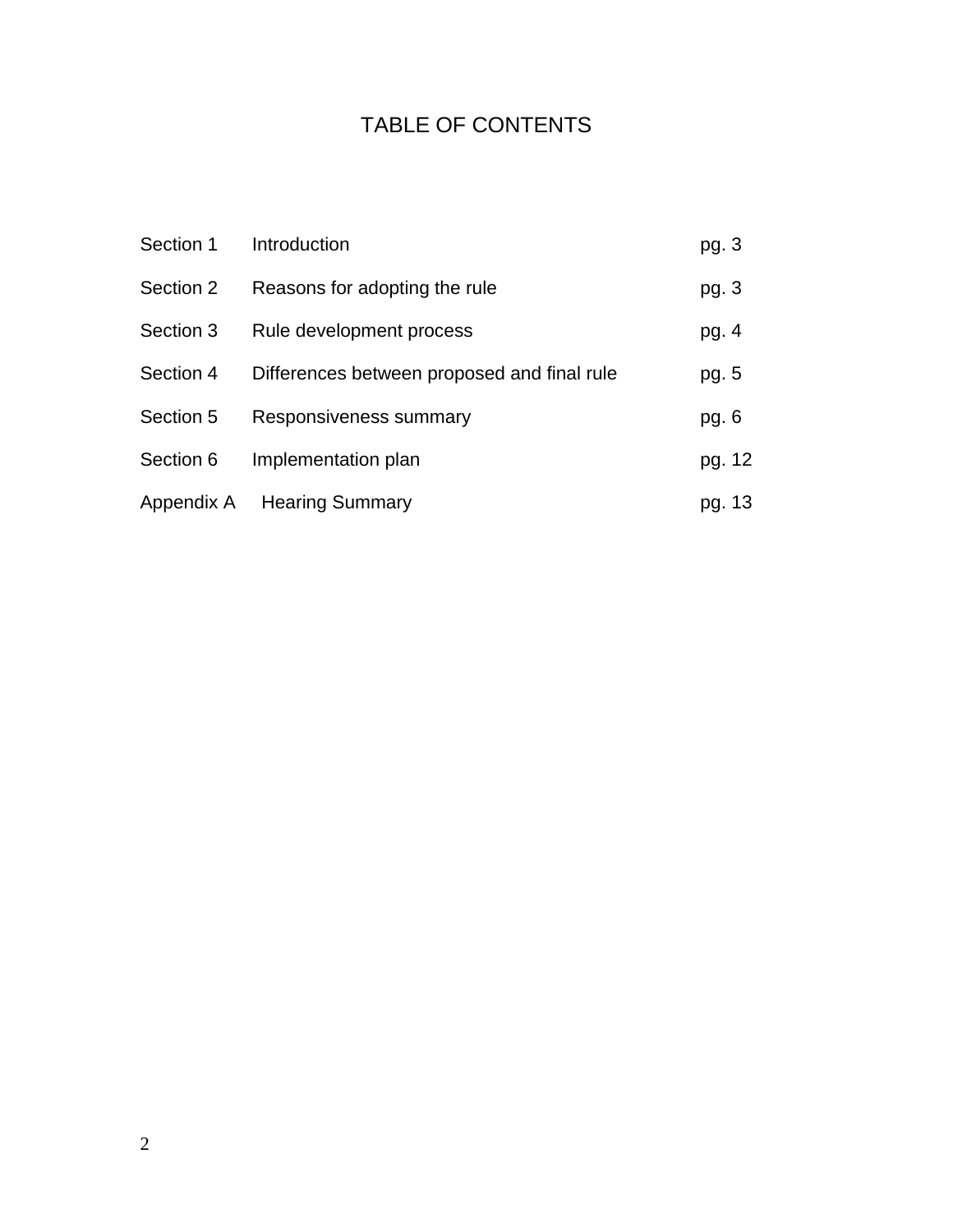# **Section 1: Introduction**

Revised Code of Washington (RCW) 34.05.325(6) requires the Office of Insurance Commissioner (OIC) to prepare a "concise explanatory statement" (CES) prior to filing a rule for permanent adoption. The CES shall:

- 1. Identify the Commissioner's reasons for adopting the rule;
- 2. Describe differences between the proposed rule and the final rule (other than editing changes) and the reasons for the differences; and
- 3. Summarize and respond to all comments received regarding the proposed rule during the official public comment period, indicating whether or not the comment resulted in a change to the final rule, or the Commissioner's reasoning in not incorporating the change requested by the comment; and
- 4. Be distributed to all persons who commented on the rule during the official public comment period and to any person who requests it.

# **Section 2: Reasons for Adopting the Rule**

 business. Title agents submit a declaration to the Office of the Insurance doing business in and verify that the title agent either owns or leases a complete Title agents are required by RCW 48.29.160 to own or lease rights to a complete set of applicable tract indexes in the counties in which such agent will do Commissioner, which identifies their insurance business as operating in certain counties and provides an attestation to the ownership or leasing rights for the applicable complete sets of tract indexes, as required by RCW 48.29.160. An entity applying for a title agent license is required to submit this Declaration of Title Insurance Agent form as part of the application and licensing process. The purposes of the form are for the title agent to identify which counties will they be set of tract indexes for those counties, as required per RCW 48.29.160.

 ownership or leasing rights to a complete set of tract indexes. The proposed Unfortunately, the licensing records do not reflect the original documents which define what counties these title agents own or lease the required tract indexes in, nor is there a regulation or statute which requires them to report any expansion of business into additional counties. Currently title agents only provide an attestation to the ownership or leasing rights of tract indexes, which has resulted in noncompliance and title agents operating in unreported counties or without proper rights to the complete set of tract indexes. There likewise is no current rule for title agents to verify that they own or lease the proper complete sets of tract indexes for their counties of operations, as required per RCW 48.29.160. This also results in title agents operating in unreported counties and without regulations will require title agents to submit a declaration to the Office of the Insurance Commissioner, which will identify their exact counties of operations, including expansions, and provide proof of ownership or leasing rights for the applicable tract indexes.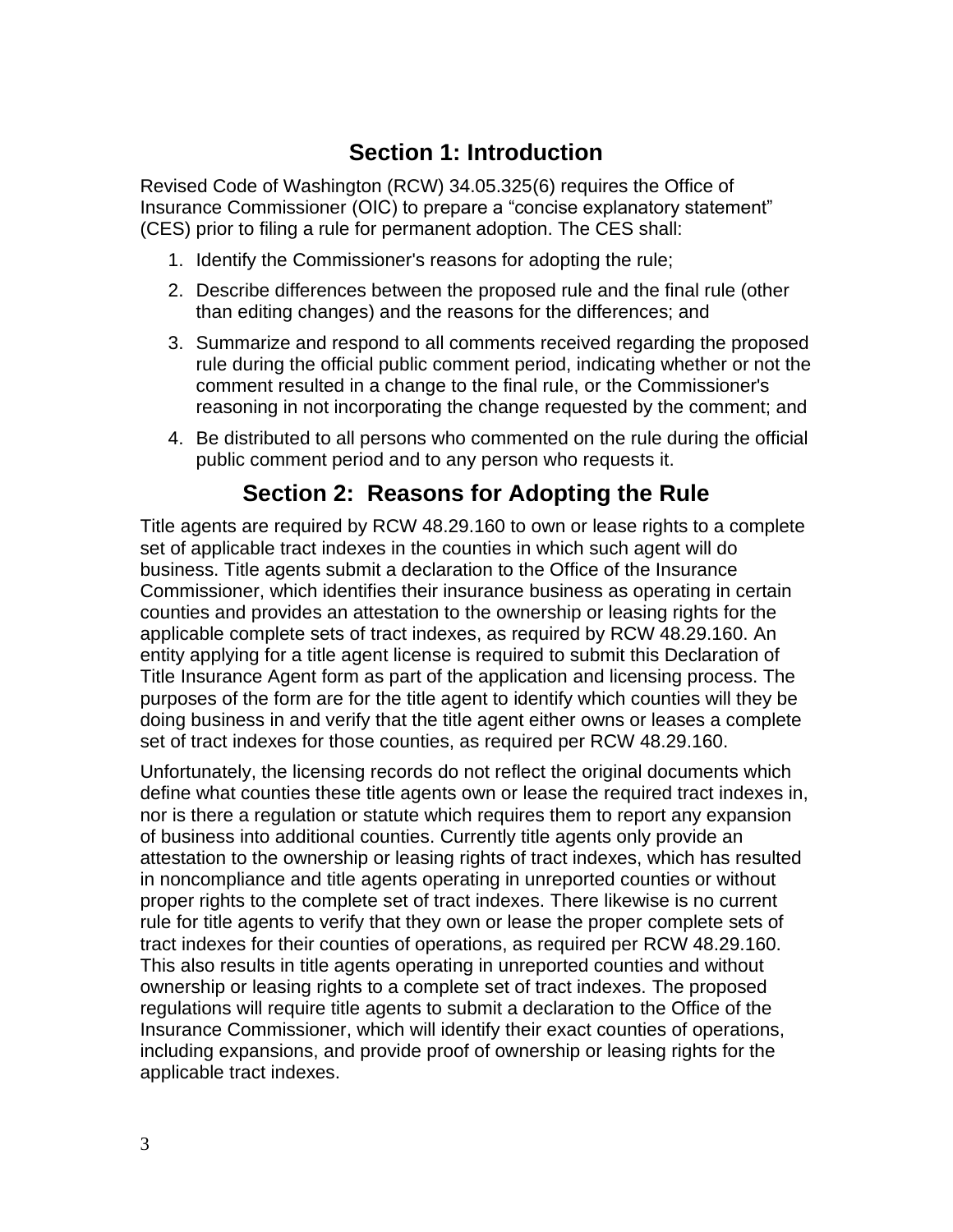### **Section 3: Rule Development Process**

 the proposed regulations and one comment requesting clarification. Both On July 2, 2021, the Commissioner filed a Preproposal Statement of Inquiry (CR-101) notice of intent to adopt rules and initiate rulemaking on this topic. The comment period on the CR-101 was open through July 28, 2021. Two comments were received in response to the CR-101, with one comment being in support of comments are summarized and addressed in the Responsiveness Summary (Section 5).

 stakeholder draft was published with a three-week comment period, open until On July 7, 2021, the Commissioner issued a working stakeholder draft of the amended regulations, which presented an example of the proposed rules regarding Title Agents. The Commissioner notified Title Agent stakeholders via the Gov Delivery application and posted notice to the OIC Website. The July 28, 2021. Three comments were received in response to the stakeholder draft. These comments are summarized and addressed in the Responsiveness Summary (Section 5).

 The comment period was open through October 27, 2021. Multiple comments On October 6, 2021, the Commissioner filed a Proposed Rule Making CR-102. were submitted in response to the CR-102 filing, which are outlined in the Responsiveness Summary (Section 5).

 available to hear testimony on the proposed rule. Multiple people attended the On November 15, 2021, the Commissioner held a public hearing and was public hearing and testimony was provided from two commenters. The Hearing Summary is contained in Appendix A.

On November 19, 2021, the Commissioner will adopt the regulations proposed under R 2021-10 relating to Title Agent County Declarations, with an effective date of January 1, 2022.

 The Responsiveness Summary included in Section 5 addresses all comments and testimony received in response to this rulemaking (R 2021-10).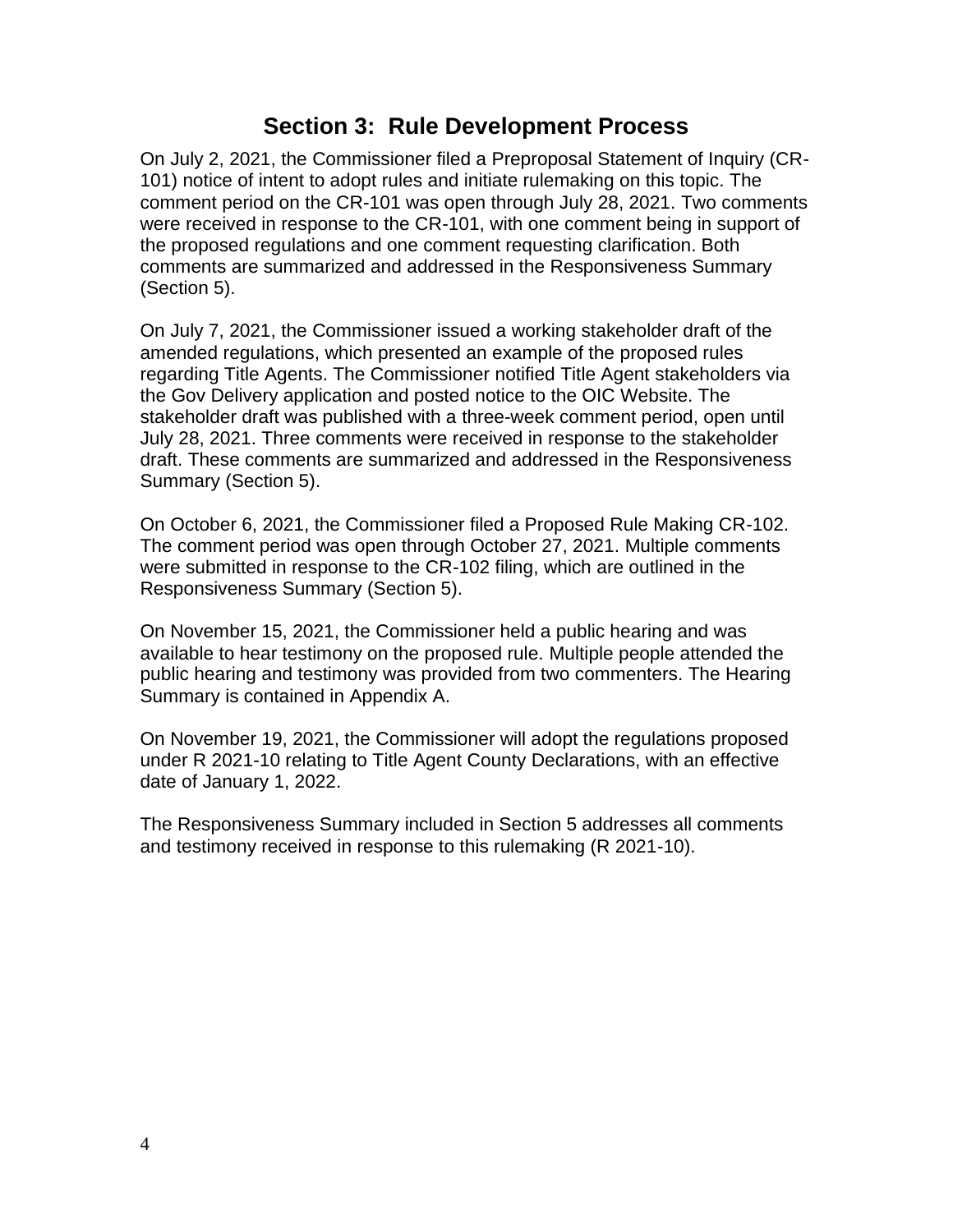# **Section 4: Differences Between Proposed and Final Rule**

 The proposed rules stated that Title Insurance Agents must submit a declaration requested revisions for clarity, such as adding the terms title insurance to the phrase prior to doing business. The commenter believed that since title agents to the Commissioner indicating their county or counties of operation, prior to doing business (WAC 284-29-130(4)). A rulemaking comment was received that provide ancillary services, such as escrow business or contract collections, the Commissioner should make it clear that the only business considered in the rule is title insurance business.

The Commissioner drafted the rule to apply to title Insurance business, being located in Chapter 284-29 WAC, in the section for Title Agent Insurance Reports Required (WAC 284-29-130), and having a definition in law that states selling, soliciting, or negotiating insurance is the business of a title insurance agent (RCW 48.17.010(16)).

 However, the commenter identified the goal the Commissioner is attempting to adopted rule will remain the same as the proposed rule (applying to title achieve with this rulemaking, preventing title insurance business from occurring with undeclared title insurance agents who are not meeting statutory duties. Additionally, the revision requested did not make the rule substantially different from that proposed (RCW 34.05.340(1)); the general subject matter of the insurance business) (RCW 34.05.340(3)); and the issues determined in the proposed rule or the anticipated effects of the adopted rule would not differ from those of the proposed rule (RCW 34.05.340(3)).

Therefore, the proposed rule was revised to include the terms 'title insurance' in front of the word business.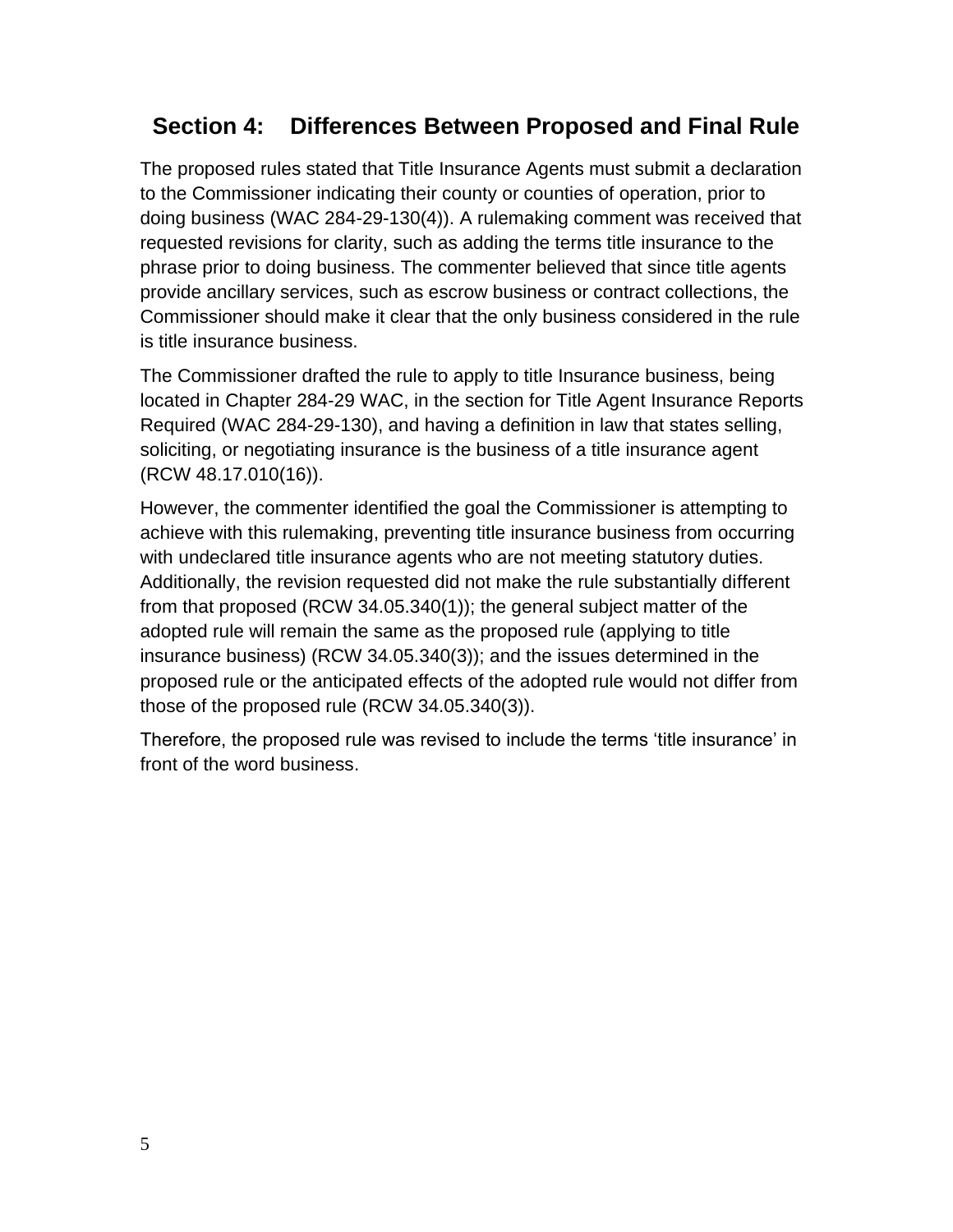| <b>Comments</b>                                                                                                                                                                                                                                                                                                                                                    | Consideration                                                                                                                                                                                                                                                                                                                                                                                        |
|--------------------------------------------------------------------------------------------------------------------------------------------------------------------------------------------------------------------------------------------------------------------------------------------------------------------------------------------------------------------|------------------------------------------------------------------------------------------------------------------------------------------------------------------------------------------------------------------------------------------------------------------------------------------------------------------------------------------------------------------------------------------------------|
| Comment included information on an interested party who<br>respectfully requests to participate in this rulemaking.                                                                                                                                                                                                                                                | Reviewed, with no resulting changes to the<br>rules.                                                                                                                                                                                                                                                                                                                                                 |
|                                                                                                                                                                                                                                                                                                                                                                    | This comment communicated an interest from<br>the commenter to participate in the<br>rulemaking process. Information was<br>provided to the commenter so participation<br>could occur, but no changes resulted to the<br>rules from these comments.                                                                                                                                                  |
| Encourage the OIC to put some definitions around the<br>word "proof." What constitutes proof under this rule?<br>What documents are you going to be looking for? Our<br>lease? How are you going to ensure that the leasing<br>company has back to patent functionality that is required<br>by law? For those of us with physical plants are we going              | This comment communicated a concern with<br>assigning or determining a defining measure<br>of success for 'proof' of ownership or leasing<br>rights for applicable tract indexes, as well as<br>the functionality of records for title plants.                                                                                                                                                       |
| back to inspection?<br>Comments assert importance of methodology of "proof"<br>that is used by the OIC and ensuring that the company<br>requesting license to do business in that county actually<br>has "real access" to the records prior to the digital plants<br>along with access to the current digital indexes, and all of<br>the documents back to patent. | This comment was carefully considered, and a<br>substantive change resulted to the stakeholder<br>draft rules, where the amended section now<br>includes a defining measure of success for the<br>term proof. Proof shall come in the form of<br>real property ownership documents, copies of<br>leases, or other documentation verifying<br>ownership or rights to the applicable tract<br>indexes. |
|                                                                                                                                                                                                                                                                                                                                                                    | Reviewed and revised rules to include a<br>defining measure of success for the term<br>'proof', as it relates to lease or ownership<br>rights for associated tract indexes. Sentence<br>added "Proof shall come in the form of real<br>property ownership documents, copies of<br>leases, or other documentation verifying<br>ownership or rights to the applicable tract<br>indexes."               |
| My concern with the draft is if this will result in submittal                                                                                                                                                                                                                                                                                                      | The comments for back to patent<br>functionalities and real access are beyond the<br>scope of this rulemaking.<br>Reviewed, with no resulting changes to the                                                                                                                                                                                                                                         |
| of title plant lease or sale documents to the OIC, and, if<br>so, if they will become public documents. Leasing/selling<br>title plants is a competitive business, and the mechanics                                                                                                                                                                               | rules.<br>There may be a misunderstanding of the                                                                                                                                                                                                                                                                                                                                                     |
| are proprietary.                                                                                                                                                                                                                                                                                                                                                   | proprietary nature of the verifying leases and<br>ownership documents. OIC is not requesting<br>all leases, or ownership documents to be<br>submitted, only those that the agent will be<br>doing title insurer business in. OIC is not                                                                                                                                                              |

# **Section 5: Responsiveness Summary**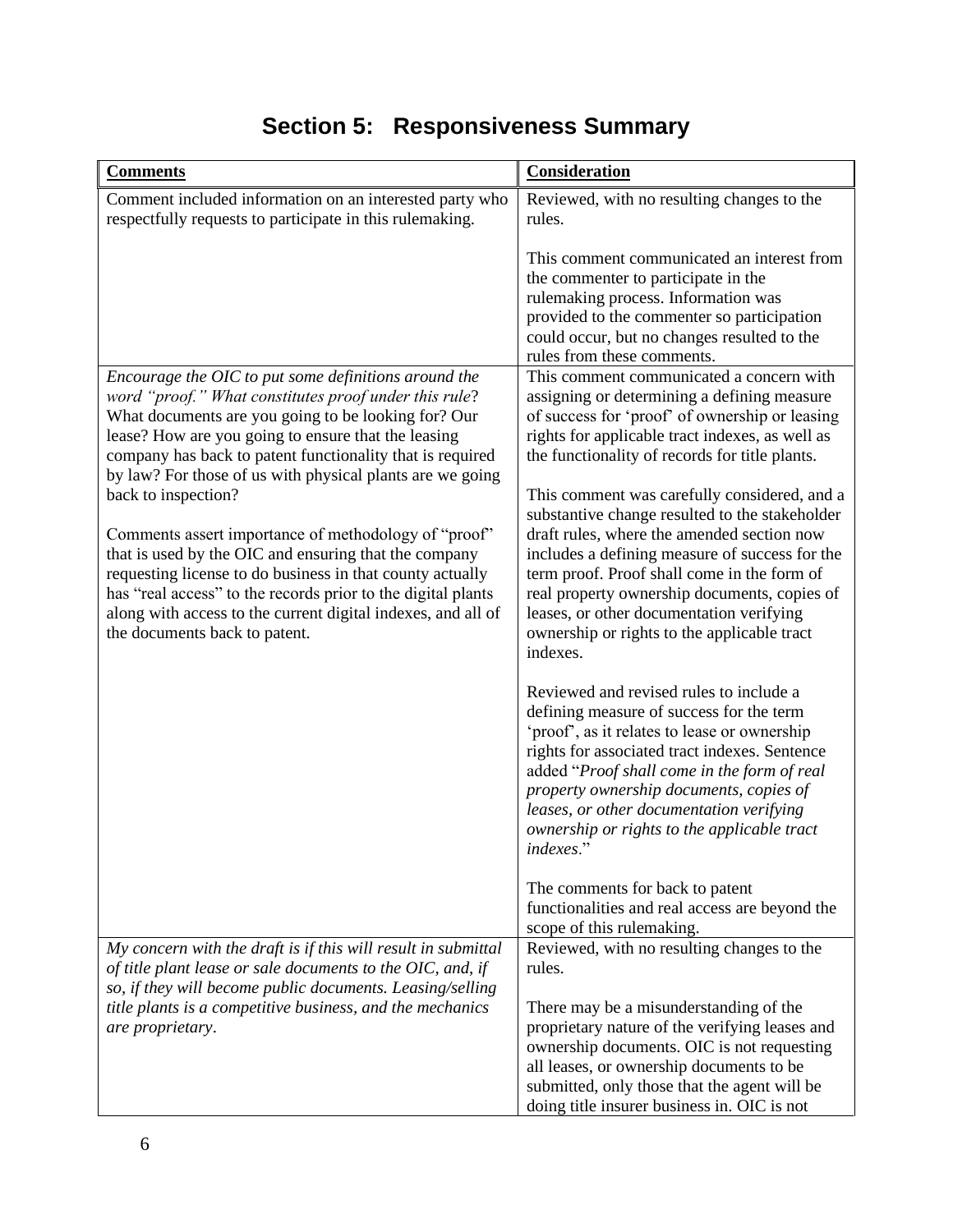requesting full disclosure on the proprietary mechanics being employed with these businesses or title plant transactions. OIC is only requesting copies of leases or ownership documents for applicable tract indexes, to verify title agents lease or own the proper tract indexes prior to doing business in these jurisdictions, as required per statute [\(RCW](https://app.leg.wa.gov/rcw/default.aspx?cite=48.29.160)  [48.29.160\)](https://app.leg.wa.gov/rcw/default.aspx?cite=48.29.160).

 the confidential or privileged mechanics of requesting documentable proof that verifies a OIC asserts that the lease or ownership documents for applicable tract indexes would not qualify as proprietary information. The leases or ownership documents do not detail title indexes plant tract transactions, and only show ownership rights to the applicable tract indexes in the jurisdiction where the title agent will be doing insurance business. The OIC is not requesting specific information, details, or data for title indexes plant tract transactions. Instead, the OIC is only statutory requirement. While the mechanics of title tract plant transactions may be proprietary in nature to some degree, the information (leases/ownership documents) being requested is required by law [\(RCW](https://app.leg.wa.gov/rcw/default.aspx?cite=48.29.160)  [48.29.160\)](https://app.leg.wa.gov/rcw/default.aspx?cite=48.29.160), limited to our regulatory function, and includes lease or ownership details that would not constitute a violation of privacy under [RCW 42.56.050.](https://app.leg.wa.gov/rcw/default.aspx?cite=42.56.050)

 necessitates these rules and will not alter the request, then the agency would first notify the submitter or holder of the proprietary The consumer protection and public safety components of regulating title insurance agents to provide proof of lease or ownership rights to applicable tract indexes aligns with statutory requirements [\(RCW 48.29.160\)](https://app.leg.wa.gov/rcw/default.aspx?cite=48.29.160), confidentiality, privilege, and proprietary exemptions and protections available under current law (Public Records Act). In these instances, title agents are allowed to indicate records as confidential and proprietary. If proprietary information is sought from OIC through a public disclosure materials, so that they can initiate an action in the proper court to prevent disclosure.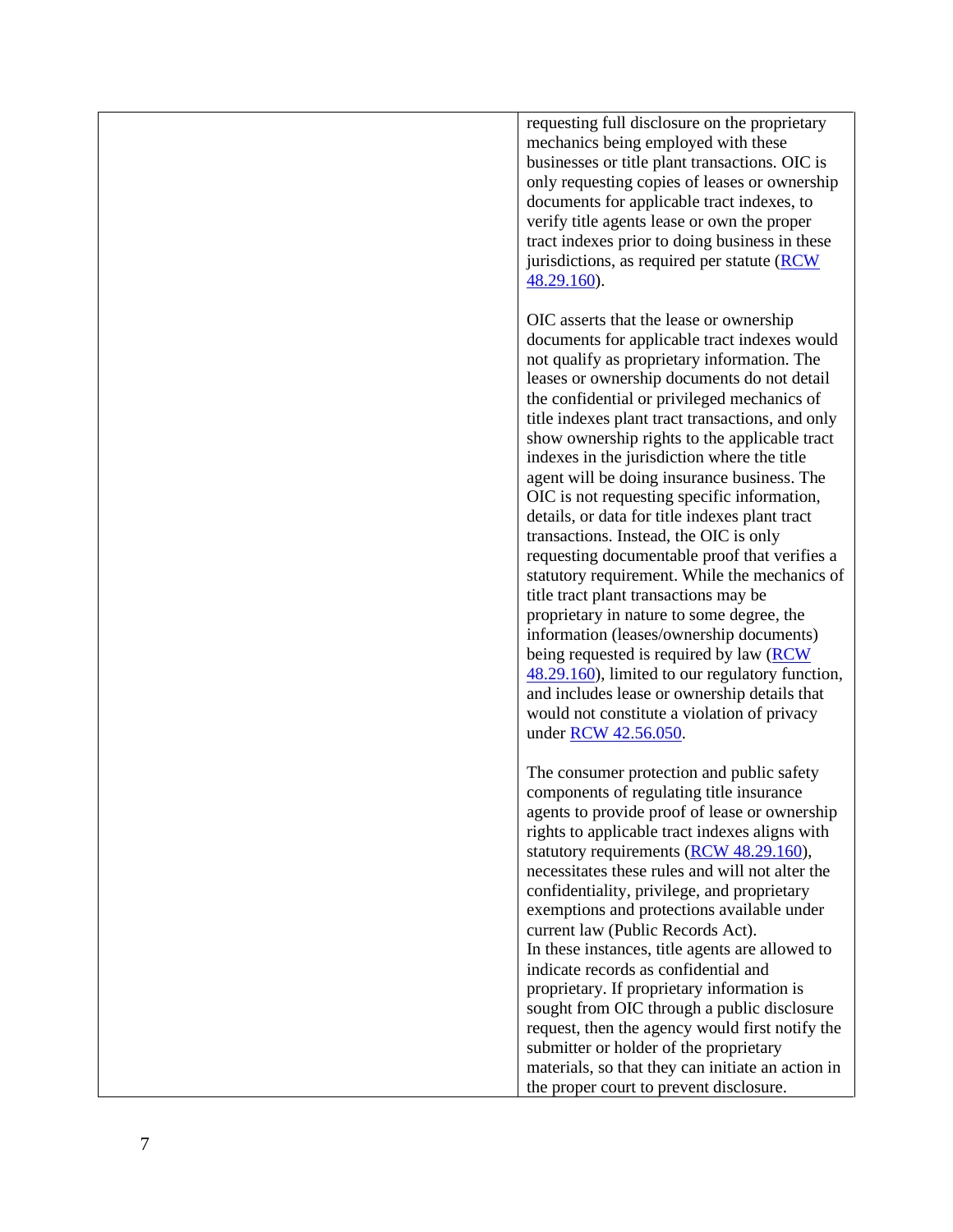| Recommend clarifying the rule so that an annual<br>declaration identifying the counties that a title agent owns                                                                                                                                                                                                                                | Reviewed, with no resulting changes to the<br>rules.                                                                                                                                                                                                                                |
|------------------------------------------------------------------------------------------------------------------------------------------------------------------------------------------------------------------------------------------------------------------------------------------------------------------------------------------------|-------------------------------------------------------------------------------------------------------------------------------------------------------------------------------------------------------------------------------------------------------------------------------------|
| or maintains tract indexes would not be required.                                                                                                                                                                                                                                                                                              |                                                                                                                                                                                                                                                                                     |
| Mentions it is not clear whether an existing title agent<br>would be required to submit a declaration and it is not<br>believed that an annual declaration from an existing title<br>agency provides the information that is important to the                                                                                                  | OIC asserts that the reporting requirements<br>are clearly communicated and strategically<br>located within the WAC, to not contain an<br>annual reporting requirement.                                                                                                             |
| commissioner.                                                                                                                                                                                                                                                                                                                                  | Rules should not be revised to only apply to<br>new title agents, as the current statutory                                                                                                                                                                                          |
| Instead, it is believed that the information being sought is<br>when a new licensee is seeking to conduct business in the<br>state that the new licensee report to the commissioner the<br>counties in which it intends to operate.                                                                                                            | requirement applies equally to new and<br>existing title agents (RCW 48.29.160). No<br>revisions resulted from this comment.                                                                                                                                                        |
| Not only is it unclear whether an existing title agent would<br>need to submit an annual declaration but failure to do so<br>could cause the title agent to be restricted from operating.<br>Based on the proposed rule, if the annual report is not                                                                                           | The rules accurately articulate that all title<br>agents will be required to comply with these<br>regulations, which will be after agency<br>adoption and at the time of the effective date.                                                                                        |
| submitted then it might be restricted from "conducting<br>business" and may not permitted to "operate."                                                                                                                                                                                                                                        | OIC asserts that WAC 284-29-130 Reporting<br>Required, is the best and most logical location<br>for these regulations, which will pertain to the                                                                                                                                    |
| As the requirement to submit a report before conducting<br>business appears to be directed to a new licensee,<br>commenter recommends clarifying the rule so that it is<br>clear that the requirement to submit a report identifying<br>the counties in which the title agent will operate be limited<br>to new licensees.                     | reporting required for a Title Agent. An<br>additional and separate report requirement<br>section in the WAC is unnecessary and could<br>lead to additional confusion, rather than<br>clarity. Here, WAC 284-29-130 will contain<br>regulations for Title Agent reporting required, |
| The requirement to provide a title county declaration<br>should be separated from the annual affiliated business<br>ownership requirement of WAC 284-29-130. Based on the                                                                                                                                                                      | including the Title Insurance Agent Report of<br>Affiliated Business Ownership and the Title<br><b>Agent County Declarations.</b>                                                                                                                                                   |
| proposed language of the rule and as stated previously, an<br>existing title agent should not be required to submit a<br>declaration. However, by including the county declaration<br>requirement in the annual reporting requirements of WAC<br>284-29-130, it could be interpreted to mean that an<br>annual county declaration is required. | Existing title agents under this rule must<br>submit a Title Agent County Declaration to<br>the Commissioner, declaring the county or<br>counties the business will operate in and<br>providing proof of ownership or leasing rights<br>for the applicable tract indexes.           |
| Based on language contained in the proposed rule, it is<br>believed that an existing title agent would only be<br>required to submit a declaration when expanding into a<br>county where they have not operated previously.                                                                                                                    | Previous revisions were made to the<br>stakeholder draft of the proposed rules, to<br>provide a defining measure of success for<br>proof, where proof " shall come in the<br>form of real property ownership documents,                                                             |
| To clarify that a declaration should only be required by an<br>existing title agent when expanding its operations, the<br>proposed rule should be removed from WAC 284-29-130<br>and a separate section of WAC-284-29 should be                                                                                                                | copies of leases, or other documentation<br>verifying ownership or rights to the applicable<br>tract indexes."                                                                                                                                                                      |
| proposed.                                                                                                                                                                                                                                                                                                                                      | Comments considered with no changes to the<br>rules. Proof of ownership will be required as                                                                                                                                                                                         |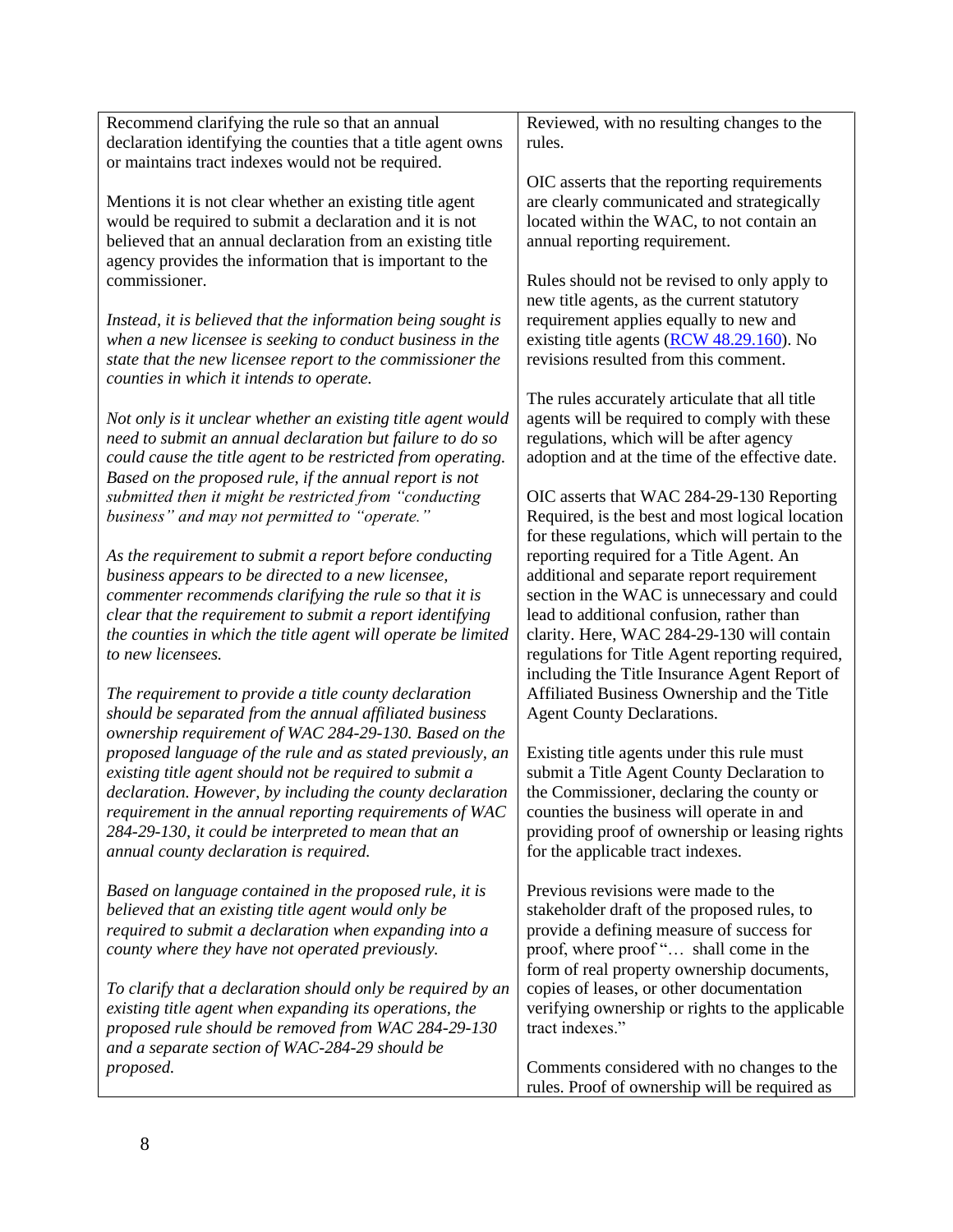| The requirement to provide proof of ownership should be        | the previous attestation and honor code              |  |
|----------------------------------------------------------------|------------------------------------------------------|--|
| clarified or removed as it is not clear what would be          | system proved insufficient.                          |  |
| required and a title agent may be required to submit           |                                                      |  |
| confidential information regarding the acquisition or          | The OIC is not requesting the private                |  |
| lease of a title plant that it does not want disclosed to its  | information regarding the proprietary                |  |
| competition.                                                   | mechanics, negotiations, or costs of                 |  |
|                                                                | purchasing or leasing a title plant. The OIC is      |  |
| Proof of ownership should not be required as it should be      | not requesting specific information, details, or     |  |
| sufficient for the title agent to confirm and report that they | data for title indexes plant tract transactions.     |  |
| have purchased a tract index through a purchase                | Instead, the OIC is only requesting                  |  |
|                                                                | documentable proof that verifies a statutory         |  |
| agreement or that they have entered into a plant               |                                                      |  |
| agreement that gives them a lease or the ability to access     | requirement. While the mechanics of title tract      |  |
| a tract index.                                                 | plant transactions may be proprietary in             |  |
|                                                                | nature, the information (leases/ownership            |  |
| The private information regarding the negotiations and         | documents) being requested is required by            |  |
| costs of purchasing or leasing a title plant should not be     | law $(\underline{RCW}$ 48.29.160), limited to our    |  |
| subjected to potential public disclosure by submitting this    | regulatory function, and includes lease or           |  |
| private information to the commissioner.                       | ownership details that would not constitute a        |  |
|                                                                | violation of privacy under RCW 42.56.050.            |  |
| Recommend modifying the proposed rule by creating a            |                                                      |  |
| separate section from WAC 284-29-130 and modifying the         | The consumer protection and public safety            |  |
| proposed language as follows:                                  | components of regulating title insurance             |  |
| WAC 284-29-170                                                 | agents to provide proof of lease or ownership        |  |
| In accordance with R.C.W.:                                     | rights to applicable tract indexes aligns with       |  |
| $(1)$ Before conducting business in any counties A title       | statutory requirements (RCW 48.29.160),              |  |
| insurance agents submitting an application for a license       | necessitates these rules and will not alter the      |  |
| must include a report to the commissioner, declaring the       | current confidentiality, privilege, and              |  |
| county or counties the business will operate in and            | proprietary exemptions and protections               |  |
| providing proof of ownership report whether the title          | afforded under current authorities (Public           |  |
| agent purchased or is leasing rights for the applicable        | Records Act).                                        |  |
| tract indexes.                                                 |                                                      |  |
| $(2)$ A title insurance agent must report to the               |                                                      |  |
| commissioner the expansion of operations into a new            |                                                      |  |
| county If business is to be conducted in an additional         |                                                      |  |
| county not included on previous declarations, then the         |                                                      |  |
| title insurance agent must submit an updated declaration       |                                                      |  |
| listing the added business areas counties and include          |                                                      |  |
| whether the title insurance agent purchased proof of           |                                                      |  |
| ownership or is leasing rights to the applicable tract         |                                                      |  |
| indexes, in accordance with RCW 48.29.160.                     |                                                      |  |
|                                                                |                                                      |  |
| Is the OIC's expectation that title agents would be            | Reviewed, with no resulting changes to the<br>rules. |  |
| required to provide ownership or lease information             |                                                      |  |
| retroactively, submitting proof of interest in all counties in |                                                      |  |
| which the title agent currently does business?                 | Previous revisions occurred to the draft rules,      |  |
| If so, it would be helpful to the industry for the OIC to      | where a defining measure of success was              |  |
| clarify how this reporting will work initially and what will   | added for the term 'proof'. Proof shall come         |  |
| be the OIC's expectation with regard to timing and             | in the form of real property ownership               |  |
| content of any retroactive filings.                            | documents, copies of leases, or other                |  |
| No definition is provided within the proposed rule             | documentation verifying ownership or rights          |  |
| modification regarding "proof of ownership or leasing          | to the applicable tract indexes.                     |  |
| rights" of the tract indexes. It would be very helpful for     |                                                      |  |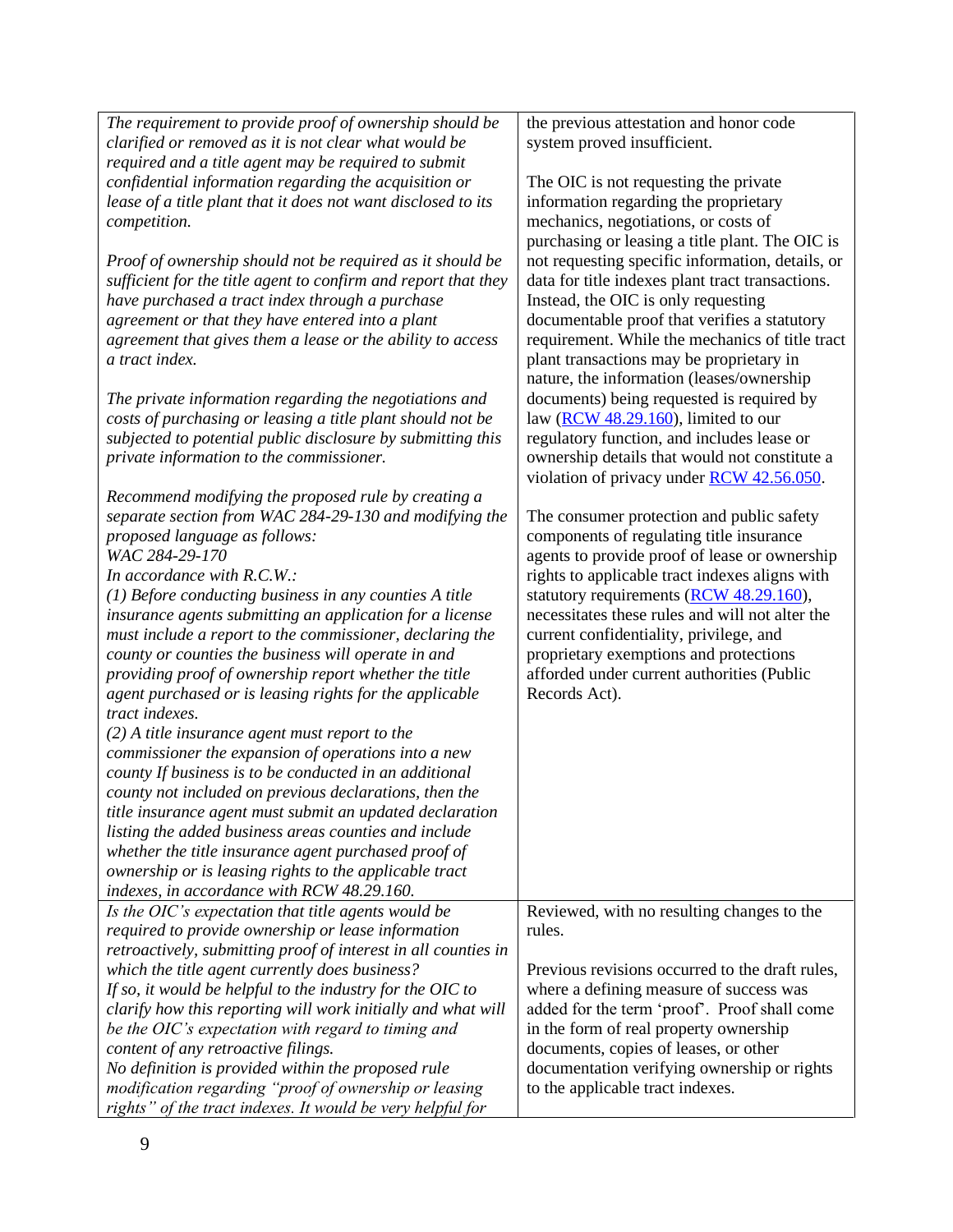| the rule to define "proof" so that the industry has clear<br>understanding of what serves as sufficient evidence of<br>ownership or lease under the proposed rule. It is also<br>important to consider that evidence of ownership or lease<br>interest of a title plant will vary depending on the<br>circumstances that gave rise to the ownership or lease<br>interest. For example, some title plants will have been<br>created solely by regular posting for a period of years. In<br>this example, while the entity does own a complete set of<br>tract indexes as required by statute, there's no one<br>document evidencing "proof of ownership." Ownership<br>may also occur through acquisition of a title insurance<br>company, wherein the title indexes ownership or lease<br>interest would transfer to the acquiring entity.<br>Documentation for acquisitions that occurred many years<br>or even decades ago may no longer be available. | There is no retroactive applicability of the<br>rules, instead these are new regulations to be<br>complied with at the time of the effective<br>date.                                                                                                                                                                                                                                                                                                                                                                                                                                                                                                                                                                                                                                                                                                                                       |
|----------------------------------------------------------------------------------------------------------------------------------------------------------------------------------------------------------------------------------------------------------------------------------------------------------------------------------------------------------------------------------------------------------------------------------------------------------------------------------------------------------------------------------------------------------------------------------------------------------------------------------------------------------------------------------------------------------------------------------------------------------------------------------------------------------------------------------------------------------------------------------------------------------------------------------------------------------|---------------------------------------------------------------------------------------------------------------------------------------------------------------------------------------------------------------------------------------------------------------------------------------------------------------------------------------------------------------------------------------------------------------------------------------------------------------------------------------------------------------------------------------------------------------------------------------------------------------------------------------------------------------------------------------------------------------------------------------------------------------------------------------------------------------------------------------------------------------------------------------------|
| Comments received requested clarification on the type of<br>business that would be prevented, if a title insurance agent<br>failed to declare their county or counties of operation to<br>the Commissioner.                                                                                                                                                                                                                                                                                                                                                                                                                                                                                                                                                                                                                                                                                                                                              | The proposed rules stated that Title Insurance<br>Agents must submit a declaration to the<br>Commissioner indicating their county or<br>counties of operation, prior to doing business<br>(WAC 284-29-130(4)). A rulemaking<br>comment was received that requested<br>revisions for clarity, such as adding the terms<br>title insurance to the phrase prior to doing<br>business. The commenter believed that since<br>title agents provide ancillary services, such as<br>escrow business or contract collections, the<br>Commissioner should make it clear that the<br>only business considered in the rule is <i>title</i><br><i>insurance business.</i>                                                                                                                                                                                                                                |
|                                                                                                                                                                                                                                                                                                                                                                                                                                                                                                                                                                                                                                                                                                                                                                                                                                                                                                                                                          | The Commissioner drafted the rule to apply to<br>title Insurance business, being located in<br>Chapter 284-29 WAC, in the section for Title<br>Agent Insurance Reports Required (WAC<br>284-29-130), and having a definition in law<br>that states selling, soliciting, or negotiating<br>insurance is the business of a title insurance<br>agent (RCW 48.17.010(16)).<br>However, the commenter identified the goal<br>the Commissioner is attempting to achieve<br>with this rulemaking, preventing title<br>insurance business from occurring with<br>undeclared title insurance agents who are not<br>meeting statutory duties. Additionally, the<br>revision requested did not make the rule<br>substantially different from that proposed<br>$(RCW 34.05.340(1))$ ; the general subject<br>matter of the adopted rule will remain the<br>same as the proposed rule (applying to title |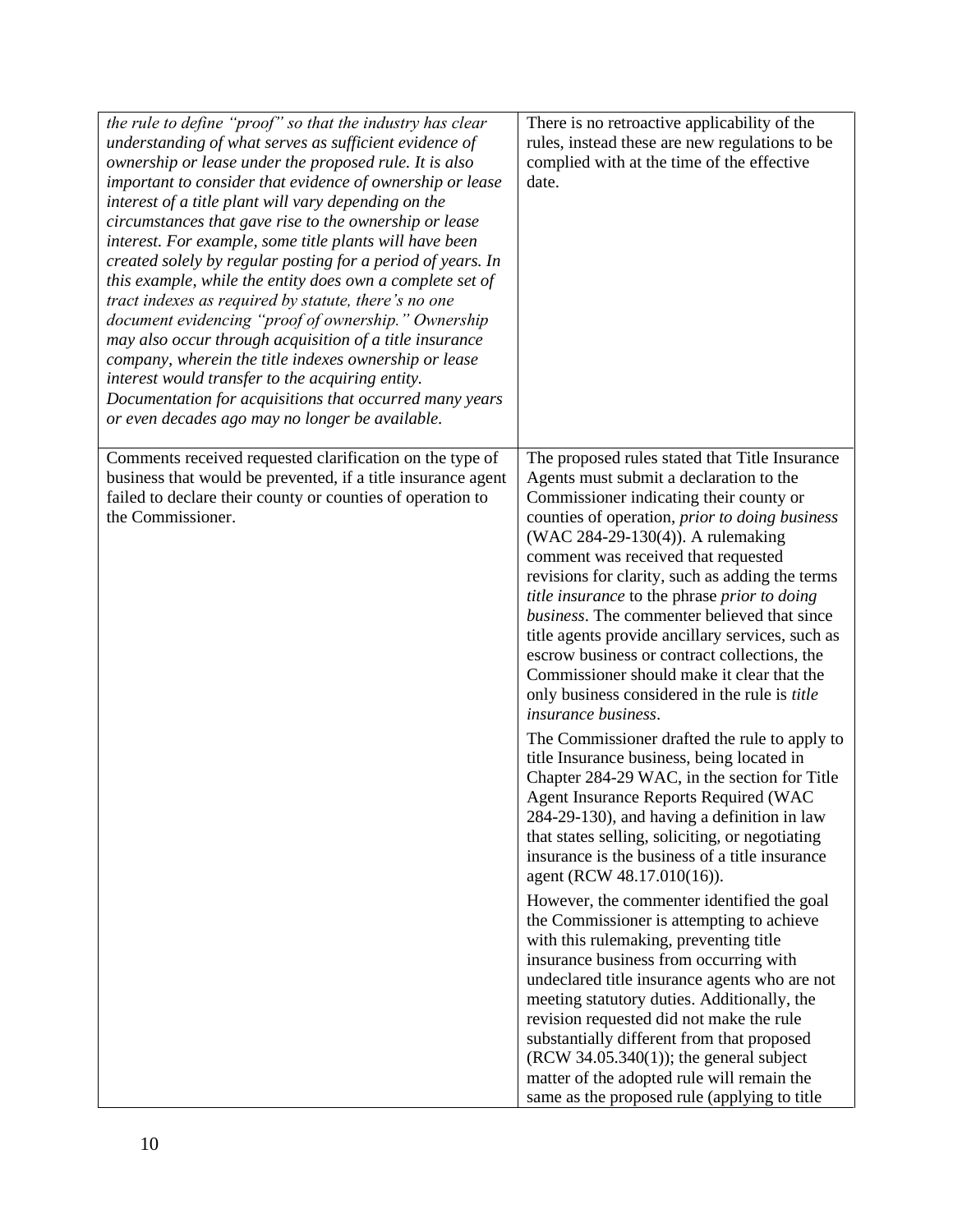|                                                                                                                                                                                                                                                                                                                                                                                                                                                                                                         | insurance business) (RCW 34.05.340(3)); and<br>the issues determined in the proposed rule or<br>the anticipated effects of the adopted rule<br>would not differ from those of the proposed<br>rule (RCW 34.05.340(3)).<br>Therefore, the proposed rule was revised to<br>include the terms 'title insurance' in front of<br>the word business.                                                                                                                                                                                                                                                                                                                                                                                                                                                                                                                                                                                         |
|---------------------------------------------------------------------------------------------------------------------------------------------------------------------------------------------------------------------------------------------------------------------------------------------------------------------------------------------------------------------------------------------------------------------------------------------------------------------------------------------------------|----------------------------------------------------------------------------------------------------------------------------------------------------------------------------------------------------------------------------------------------------------------------------------------------------------------------------------------------------------------------------------------------------------------------------------------------------------------------------------------------------------------------------------------------------------------------------------------------------------------------------------------------------------------------------------------------------------------------------------------------------------------------------------------------------------------------------------------------------------------------------------------------------------------------------------------|
| Comment received communicates concerns with the<br>following:<br>Defining the measure of success, or threshold, for                                                                                                                                                                                                                                                                                                                                                                                     | Reviewed, with no resulting changes to the<br>rules.                                                                                                                                                                                                                                                                                                                                                                                                                                                                                                                                                                                                                                                                                                                                                                                                                                                                                   |
| proof of title plant tract indexes.<br>If confidential/proprietary documents will be<br>$\bullet$<br>submitted to OIC, then where and how will these<br>document submissions be stored?<br>Clarification on whether the rules are requiring<br>$\bullet$<br>existing title agents or new title agents to comply<br>as of the effective date.<br>Clarifying that 'title' business cannot be<br>$\bullet$<br>conducted, prior to meeting the<br>reporting/declaration requirements under the new<br>rule. | Regulations have purposely been drafted to<br>provide clarity and due process in the areas at<br>issue. For example, the rules include a<br>defining measure of success for proof, which<br>also includes " documentation verifying<br>ownership or rights to the applicable tract<br>indexes." If any confidential/proprietary<br>records are submitted to OIC, then they will<br>be maintained according to proper state IT<br>standards and under suitable records retention<br>protocols. The rules are drafted by design to<br>apply to all 'Title Agents', since the rules did<br>not include 'new Title Agents' or 'existing<br>Title Agents' as qualifiers. Lastly,<br>clarification has been added in the rules for<br>the types of business that cannot be conducted<br>without declaring to the Commissioner, which<br>now includes the phrase <i>title insurance</i><br>business (see above comment and<br>consideration). |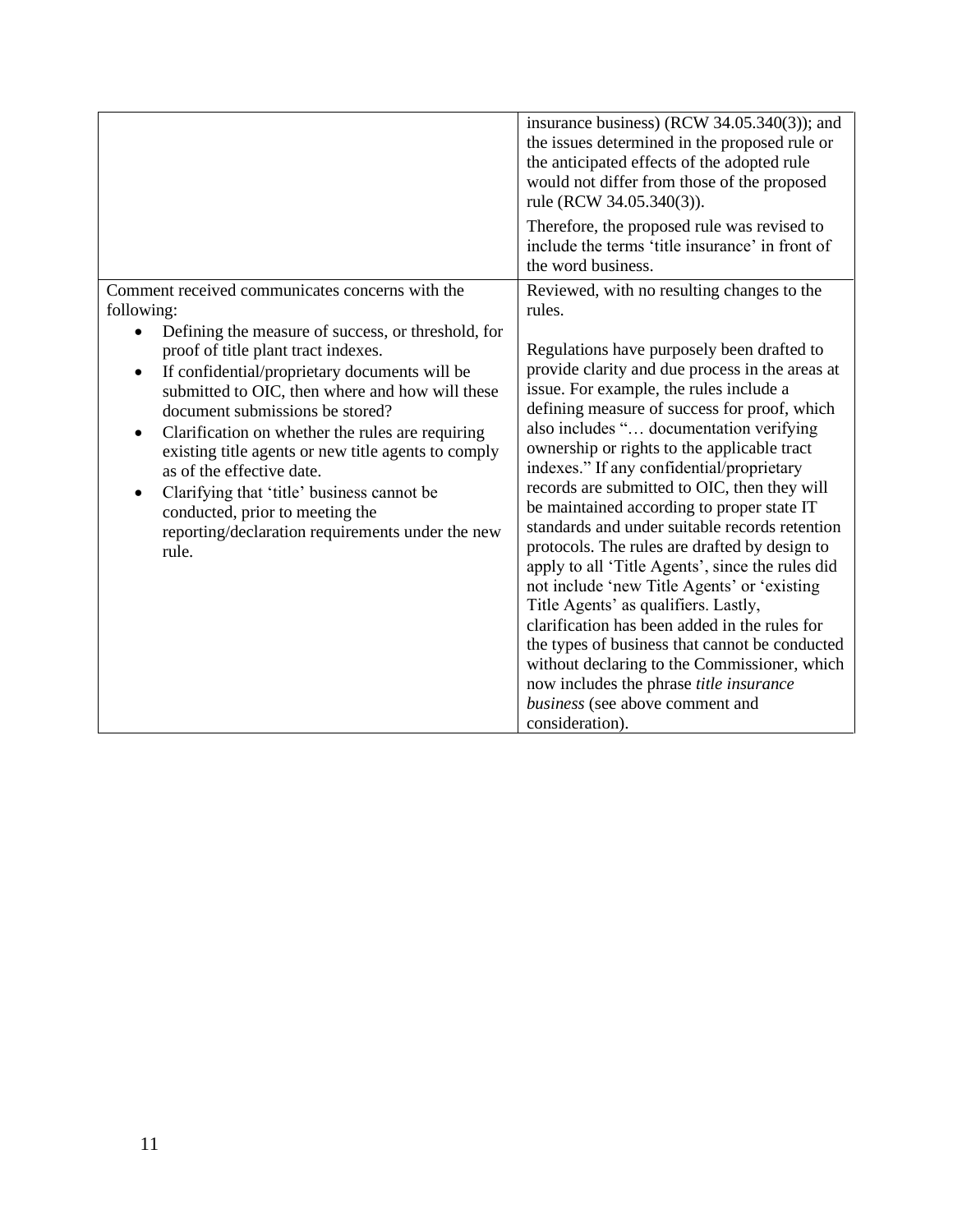# **Section 6: Implementation Plan**

#### **A. Implementation and enforcement of the rule.**

After the permanent rule is filed and adopted with the Office of the Code Reviser:

- Policy staff will distribute copies of the final rule and the Concise Explanatory Statement to all interested parties through the State's Gov Delivery email system.
- • The CR-103 documents and adopted permanent rule will be posted on the Office of the Insurance Commissioner's website.
- **B. How the Agency intends to inform and educate affected persons about the rule.**

| <b>Type of Inquiry</b>     | <b>Division</b>                   |
|----------------------------|-----------------------------------|
| <b>Consumer assistance</b> | <b>Consumer Advocacy</b>          |
| <b>Rule content</b>        | Policy                            |
| <b>Authority for rules</b> | Policy                            |
| <b>Enforcement of rule</b> | Rates, Forms & Provider Networks, |
|                            | Legal Affairs, and Company        |
|                            | Supervision                       |
| <b>Market Compliance</b>   | <b>Company Supervision</b>        |

#### **C. How the Agency intends to promote and assist voluntary compliance for this rule.**

 The agency will provide instructions, guidance, and customer service to title agents and all affected parties.

#### **D. How the Agency intends to evaluate whether the rule achieves the purpose for which it was adopted.**

 count declarations, as well as information indicating the Title Agents that have The agency will monitor Title Agent compliance with the new regulations be determining the total number of title agents that have declared their counties of operations and submitted proof to the applicable complete set of tract indexes. The agency has an ability to query and analyze data associated to title agent provided proof to the applicable complete set of tract indexes.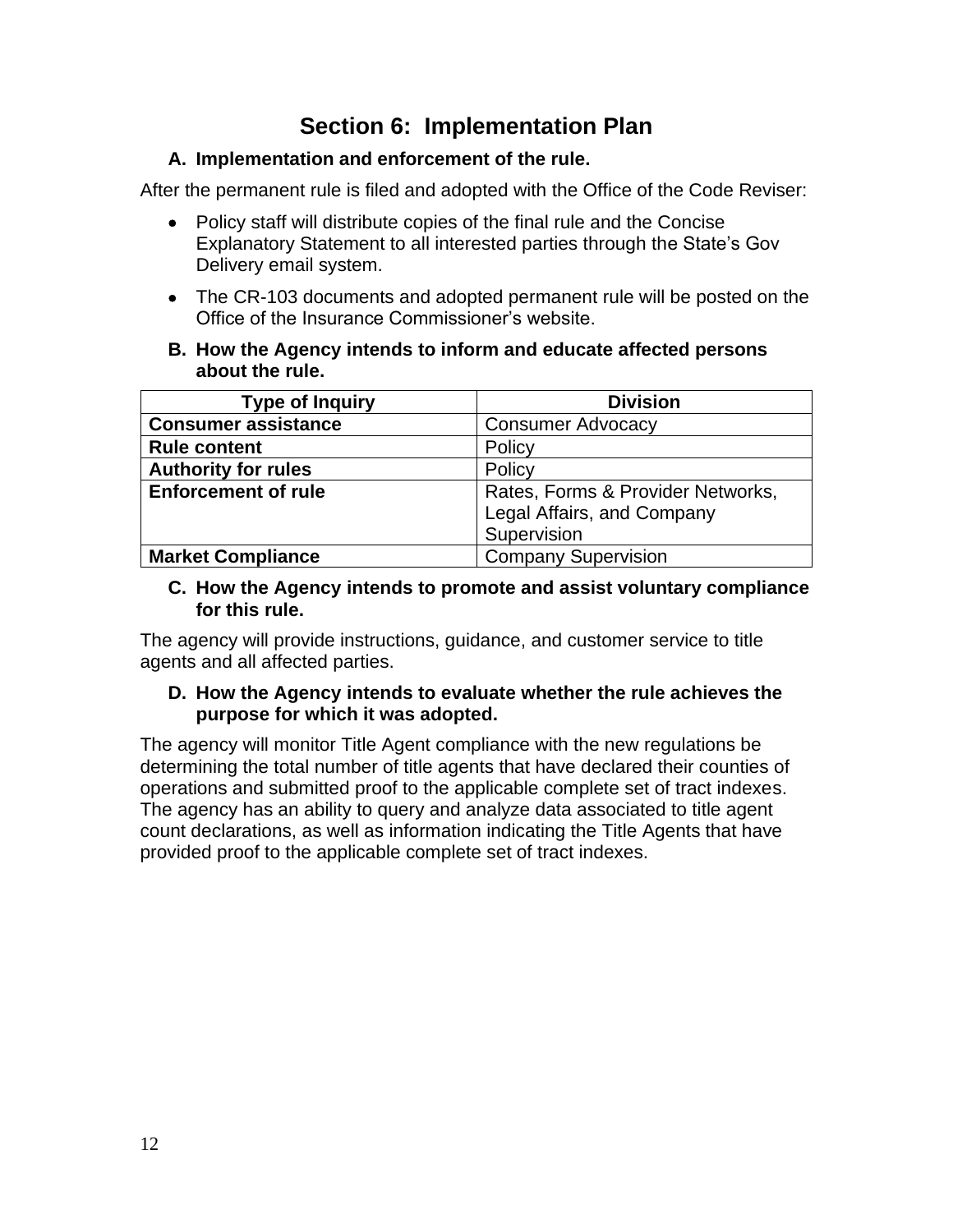# **Appendix A**

### **CR-102 Hearing Summary**

|                       | <b>Summarizing Memorandum</b>                                                                                                                                                                                                                                                                                                                                                                                                                                                                                                                                                                                                                                                                                                                                                                                                                                                                                         |
|-----------------------|-----------------------------------------------------------------------------------------------------------------------------------------------------------------------------------------------------------------------------------------------------------------------------------------------------------------------------------------------------------------------------------------------------------------------------------------------------------------------------------------------------------------------------------------------------------------------------------------------------------------------------------------------------------------------------------------------------------------------------------------------------------------------------------------------------------------------------------------------------------------------------------------------------------------------|
| To:                   | <b>Mike Kreidler</b><br><b>Insurance Commissioner</b>                                                                                                                                                                                                                                                                                                                                                                                                                                                                                                                                                                                                                                                                                                                                                                                                                                                                 |
|                       | From: Michael Walker<br><b>Presiding Official, Hearing on Rule-making</b>                                                                                                                                                                                                                                                                                                                                                                                                                                                                                                                                                                                                                                                                                                                                                                                                                                             |
|                       | <b>Matter No. R 2021-10</b>                                                                                                                                                                                                                                                                                                                                                                                                                                                                                                                                                                                                                                                                                                                                                                                                                                                                                           |
|                       | Topic of Rule-making: Title Agent County Declarations in WAC 284-29-130<br>This memorandum summarizes the hearing on the above-named rule making,<br>held on November 15, 2021, at 9:00 AM, virtually via Zoom due to the Covid-19<br>pandemic, over which I presided in your stead.                                                                                                                                                                                                                                                                                                                                                                                                                                                                                                                                                                                                                                  |
| <b>Matthew Seeger</b> | The following agency personnel were present:<br><b>Policy Analyst Michael Walker</b><br><b>Insurance Enforcement Specialist Tim Ascher</b><br>Insurance Technician 4 Stacey Baker<br>Producer Licensing & Oversight Program Manager Jeff Baughman<br>Functional Program Analyst 4 Nicole Rayl<br>In attendance and testifying:<br><b>Donald Dartington</b>                                                                                                                                                                                                                                                                                                                                                                                                                                                                                                                                                            |
|                       |                                                                                                                                                                                                                                                                                                                                                                                                                                                                                                                                                                                                                                                                                                                                                                                                                                                                                                                       |
|                       | Contents of the presentations made at hearing:<br><b>Donald D.</b> - Provided testimony that indicated confusion with commenter not<br>being able to interpret whether these rules apply to title insurance agents or title<br>insurers. Provided testimony indicating concern with meeting the regulatory duty<br>of verifying or proving ownership or leasing rights to the applicable tract indexes,<br>due in part to lengthy histories and mergers or acquisitions between insurers<br>(who are also sometimes conglomerates with different naming conventions).<br><b>Matthew S.</b> - Provided testimony that included issues with the defined term of<br>proof, for applicable tract indexes. Requested flexibility in the term and<br>interpretation of proof (due to issues in establishing tract indexes ownership or<br>rights). Requested removing the word 'shall' and allowing additional flexibility, |

such as the attestation for proving tract indexes ownership or leasing rights.